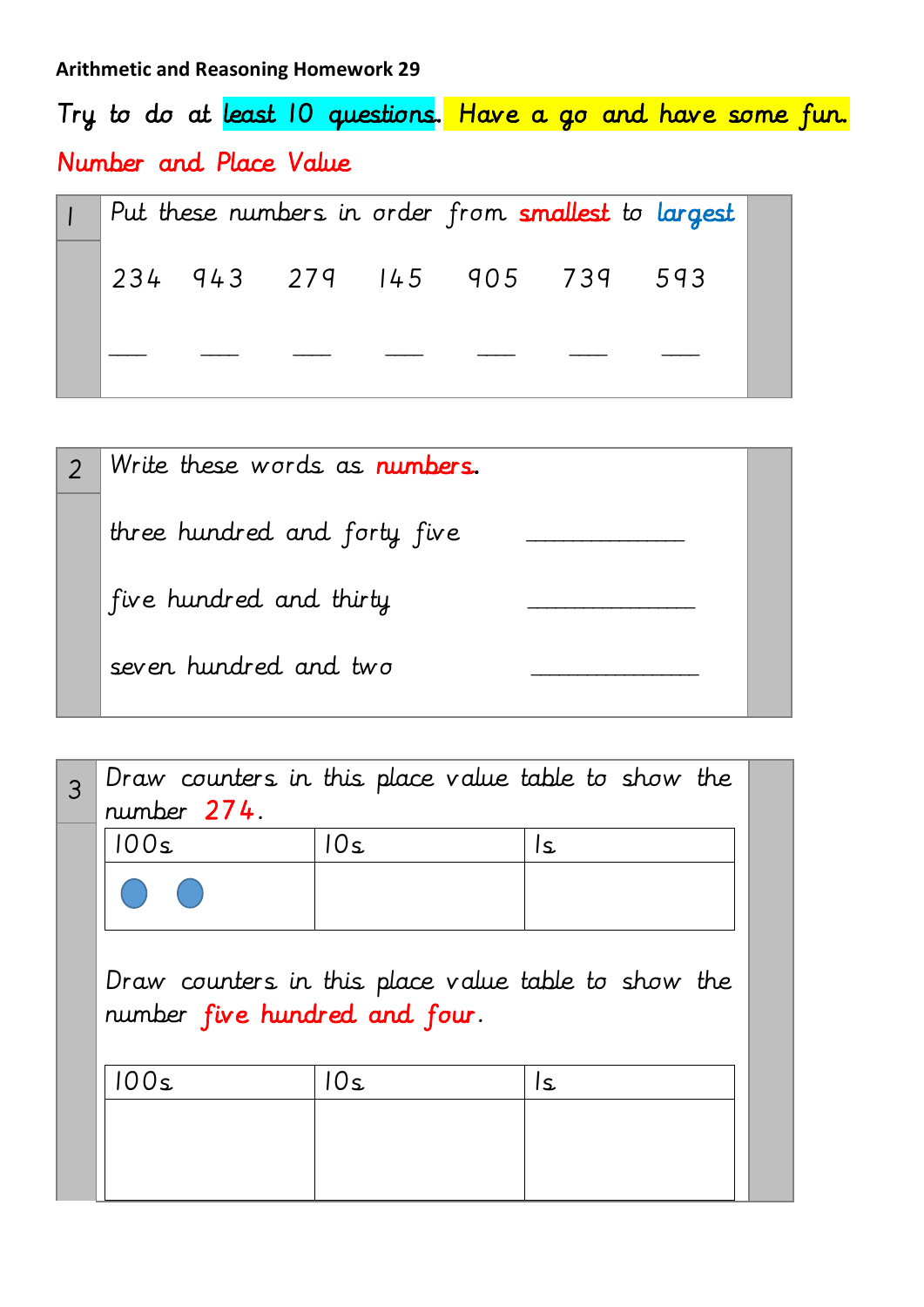| 4 | Write down the next three multiples of 2.    |
|---|----------------------------------------------|
|   | $4\overline{6}$<br>$\overline{2}$            |
|   | Write down the next three multiples of 3.    |
|   | 6q12                                         |
|   | Write down the next three multiples of $4$ . |
|   | 4812                                         |
|   | Write down the next three multiples of $5$ . |
|   | 5 10 15                                      |
|   | Write down the next three multiples of $8$ . |
|   | $16$ 24<br>8                                 |
|   |                                              |

|          |     |     | Find the missing numbers in this sequence. |      |     |  |
|----------|-----|-----|--------------------------------------------|------|-----|--|
| $\Omega$ | 100 | 200 |                                            | 400  | 500 |  |
| 700      |     |     |                                            | 1000 |     |  |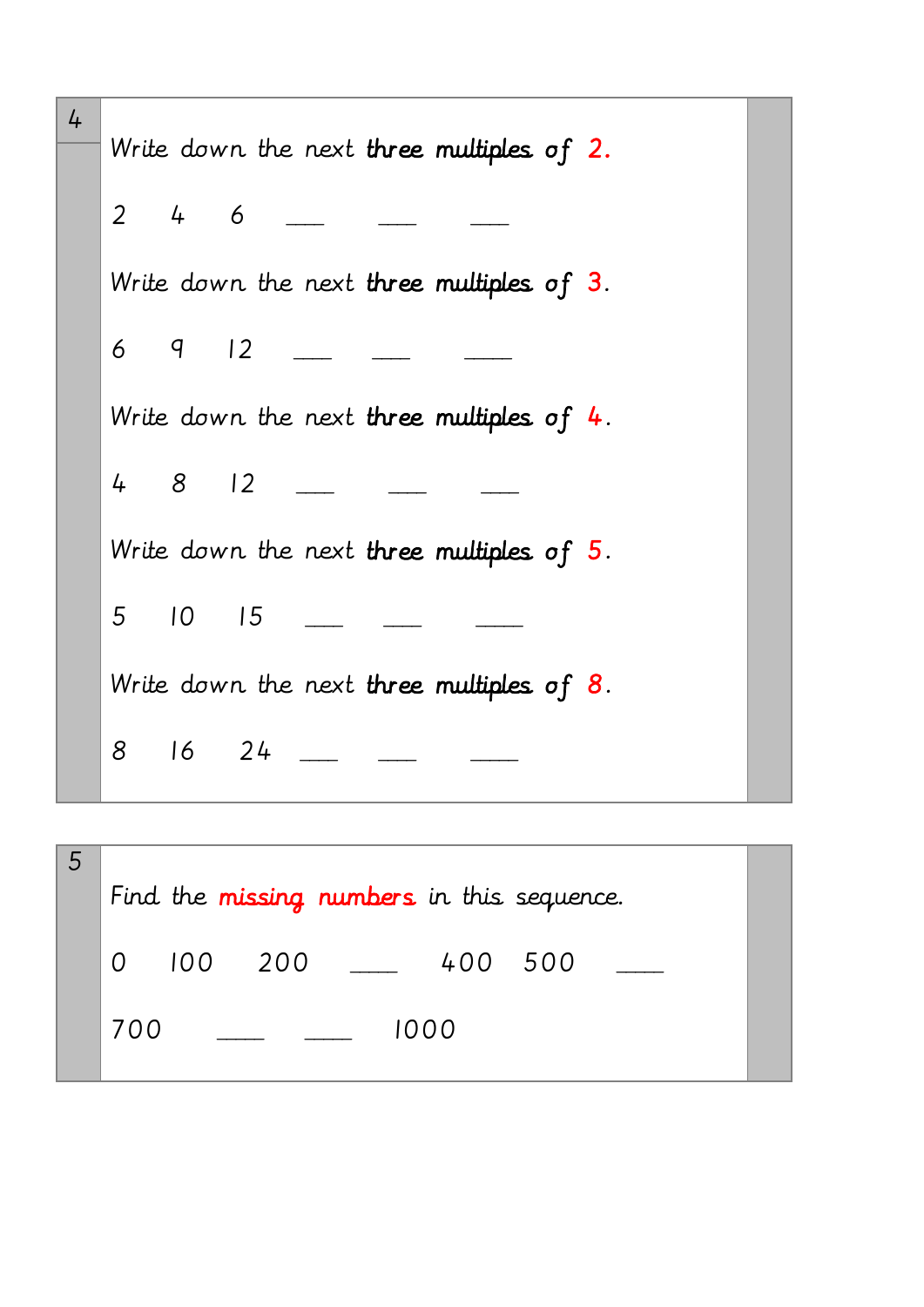|     |         |                |                                                                                                                                                                                                                                      |     | 6   Find the missing numbers in this sequence. |     |  |
|-----|---------|----------------|--------------------------------------------------------------------------------------------------------------------------------------------------------------------------------------------------------------------------------------|-----|------------------------------------------------|-----|--|
| 50  | 100 150 |                | <u>and a strong start of the strong start of the strong start of the strong start of the strong start of the strong start of the strong start of the strong start of the strong start of the strong start of the strong start of</u> | 250 | 300                                            |     |  |
| 400 | 450     | $\mathbb{R}^n$ | 550                                                                                                                                                                                                                                  |     |                                                | 700 |  |

7 Write down the missing numbers in these calculations.  
\n
$$
604 = 600 +
$$
  
\n $294 =$  40 + 4



9 Circle the nearest ten.  $\frac{34}{1}$  $70 \leftarrow (77)$  $40$ 80 30 Circle the nearest hundred.  $(229)$  $774$ 300 700 800 200  $\overline{a}$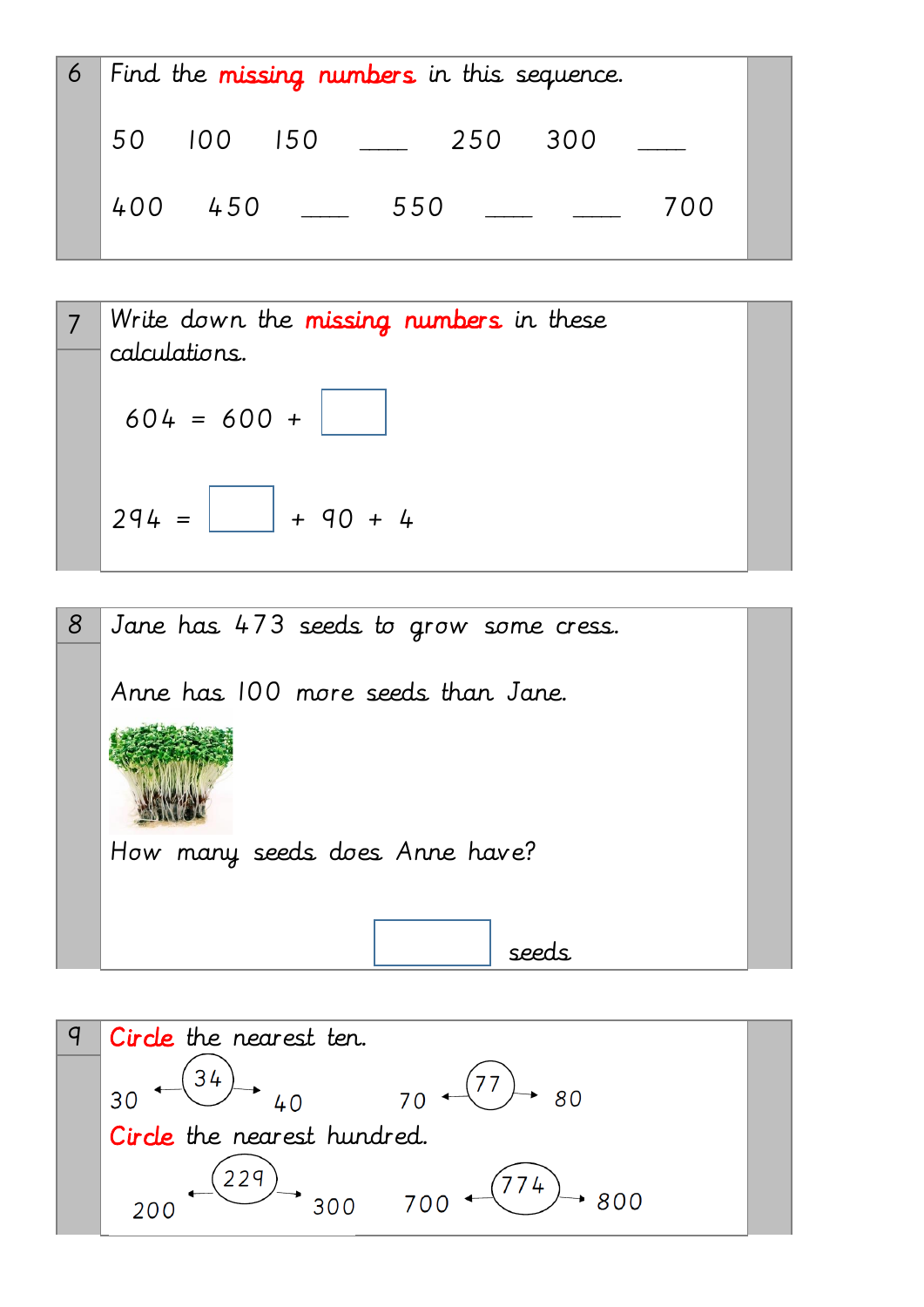## Addition and Subtraction

|  |  | $229 + 645 =$ |  |  |  |  |  | Show your workings. |  |  |  |
|--|--|---------------|--|--|--|--|--|---------------------|--|--|--|
|  |  |               |  |  |  |  |  |                     |  |  |  |
|  |  |               |  |  |  |  |  |                     |  |  |  |
|  |  |               |  |  |  |  |  |                     |  |  |  |
|  |  |               |  |  |  |  |  |                     |  |  |  |

| $\overline{2}$ |  |  | $1782 - 379 =$ |  |  |  |  |  | Show your workings |  |  |  |
|----------------|--|--|----------------|--|--|--|--|--|--------------------|--|--|--|
|                |  |  |                |  |  |  |  |  |                    |  |  |  |
|                |  |  |                |  |  |  |  |  |                    |  |  |  |
|                |  |  |                |  |  |  |  |  |                    |  |  |  |

| $\overline{3}$ |  |  | $673 + 459 =$ |  |  |  |  |  | Show your workings |  |  |  |
|----------------|--|--|---------------|--|--|--|--|--|--------------------|--|--|--|
|                |  |  |               |  |  |  |  |  |                    |  |  |  |
|                |  |  |               |  |  |  |  |  |                    |  |  |  |
|                |  |  |               |  |  |  |  |  |                    |  |  |  |
|                |  |  |               |  |  |  |  |  |                    |  |  |  |

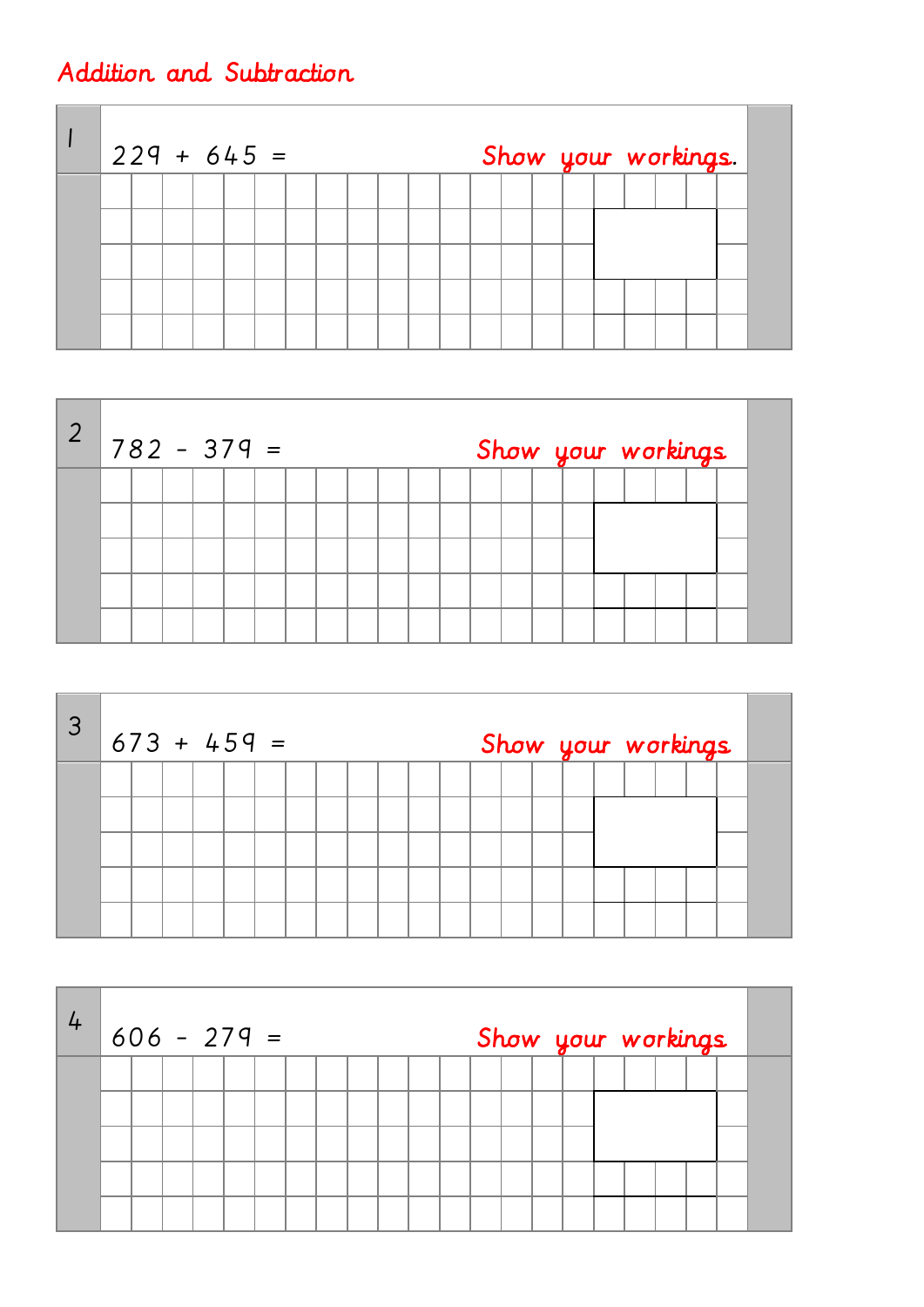



|  |  | Find the missing number in this calculation.<br>Show your workings |  |  |  |  |  |  |  |  |  |
|--|--|--------------------------------------------------------------------|--|--|--|--|--|--|--|--|--|
|  |  | $274 + 158 = 800 -$                                                |  |  |  |  |  |  |  |  |  |
|  |  |                                                                    |  |  |  |  |  |  |  |  |  |
|  |  |                                                                    |  |  |  |  |  |  |  |  |  |
|  |  |                                                                    |  |  |  |  |  |  |  |  |  |
|  |  |                                                                    |  |  |  |  |  |  |  |  |  |
|  |  |                                                                    |  |  |  |  |  |  |  |  |  |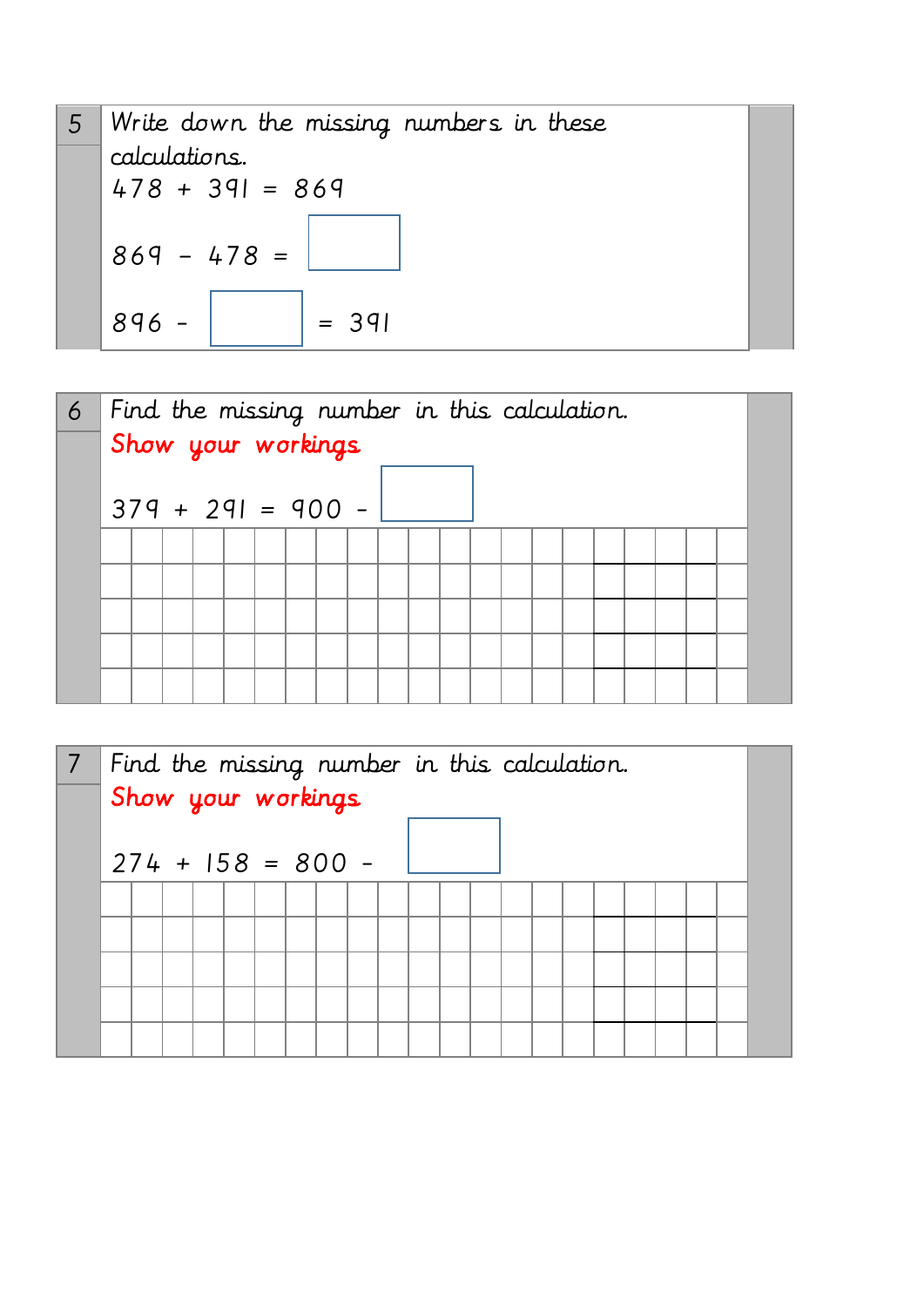| 8 | Fil in the missing numbers in this diagram to |     |
|---|-----------------------------------------------|-----|
|   | show the number bonds to 100.                 |     |
|   |                                               |     |
|   |                                               | 100 |
|   |                                               |     |
|   | 50                                            | 50  |
|   |                                               |     |
|   | 30                                            |     |
|   |                                               |     |
|   |                                               | 25  |
|   |                                               |     |
|   |                                               |     |
|   |                                               |     |

| $\overline{q}$ | Fil in the missing numbers in this diagram to<br>show the number bonds to 140. |     |    |
|----------------|--------------------------------------------------------------------------------|-----|----|
|                |                                                                                | 140 |    |
|                | 70                                                                             | 70  |    |
|                | 20                                                                             |     |    |
|                |                                                                                |     | 28 |
|                |                                                                                |     |    |
|                |                                                                                |     |    |